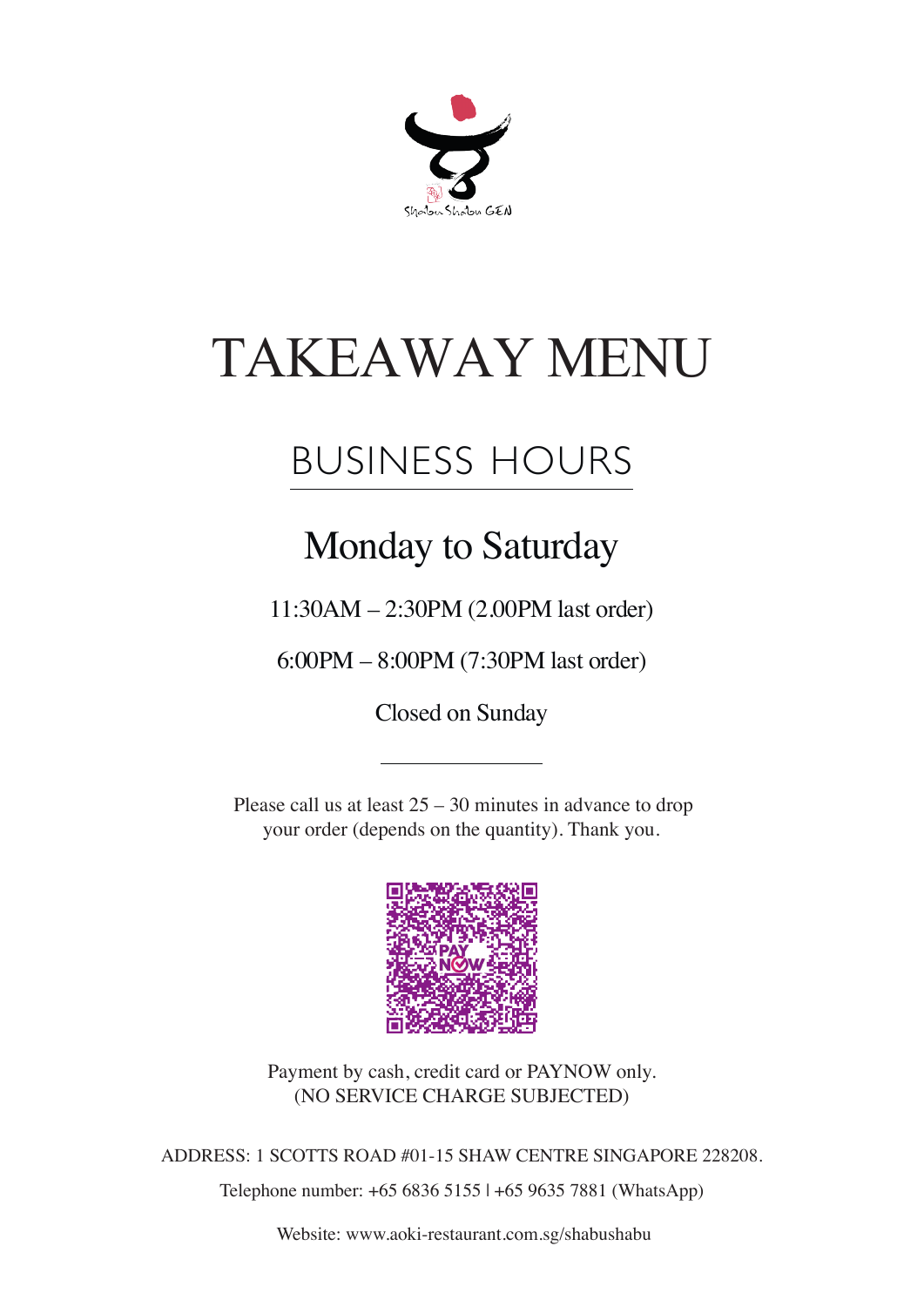### SHABU SHABU SET

#### Kagoshima Beef 鹿児島牛

- A4 RIBEYE OR SIRLOIN \$145
- A5 RIBEYE OR SIRLOIN \$180

#### Hida Beef 飛騨牛

A5 RIBEYE OR SIRLOIN \$235

#### Iberico Pork

| LOIN         | \$85 |
|--------------|------|
| <b>BELLY</b> | \$70 |

The Shabu Shabu set comes with Sauces, Assorted Vegetables and Ramen. Kindly note a minimum of 1-hour advance notice is required to prepare each order.

All prices are subject to prevailing GST. No Service Charge for takeaway items.